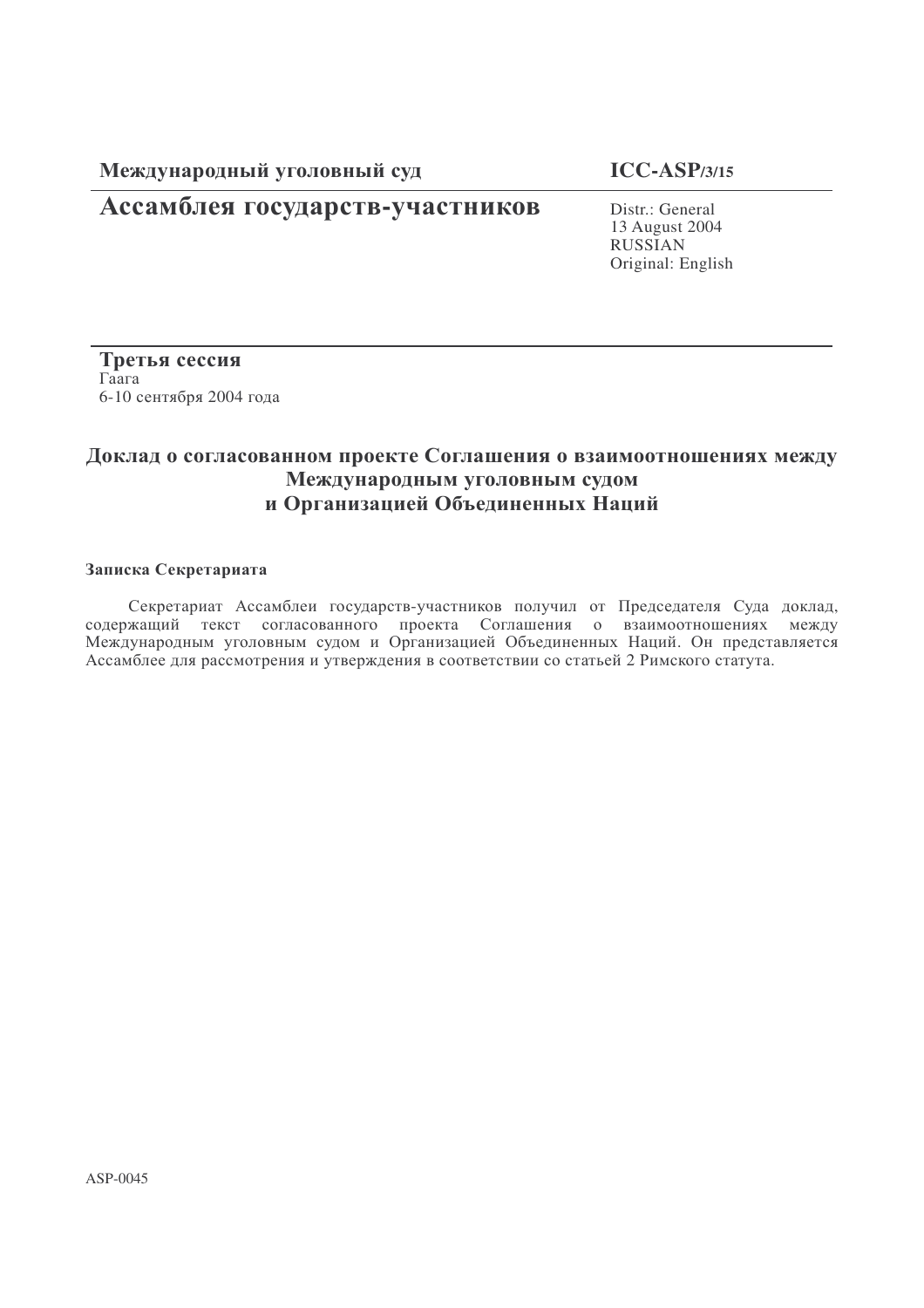## $ICC-ASP/3/15$

[Страница намерено оставлена пустой]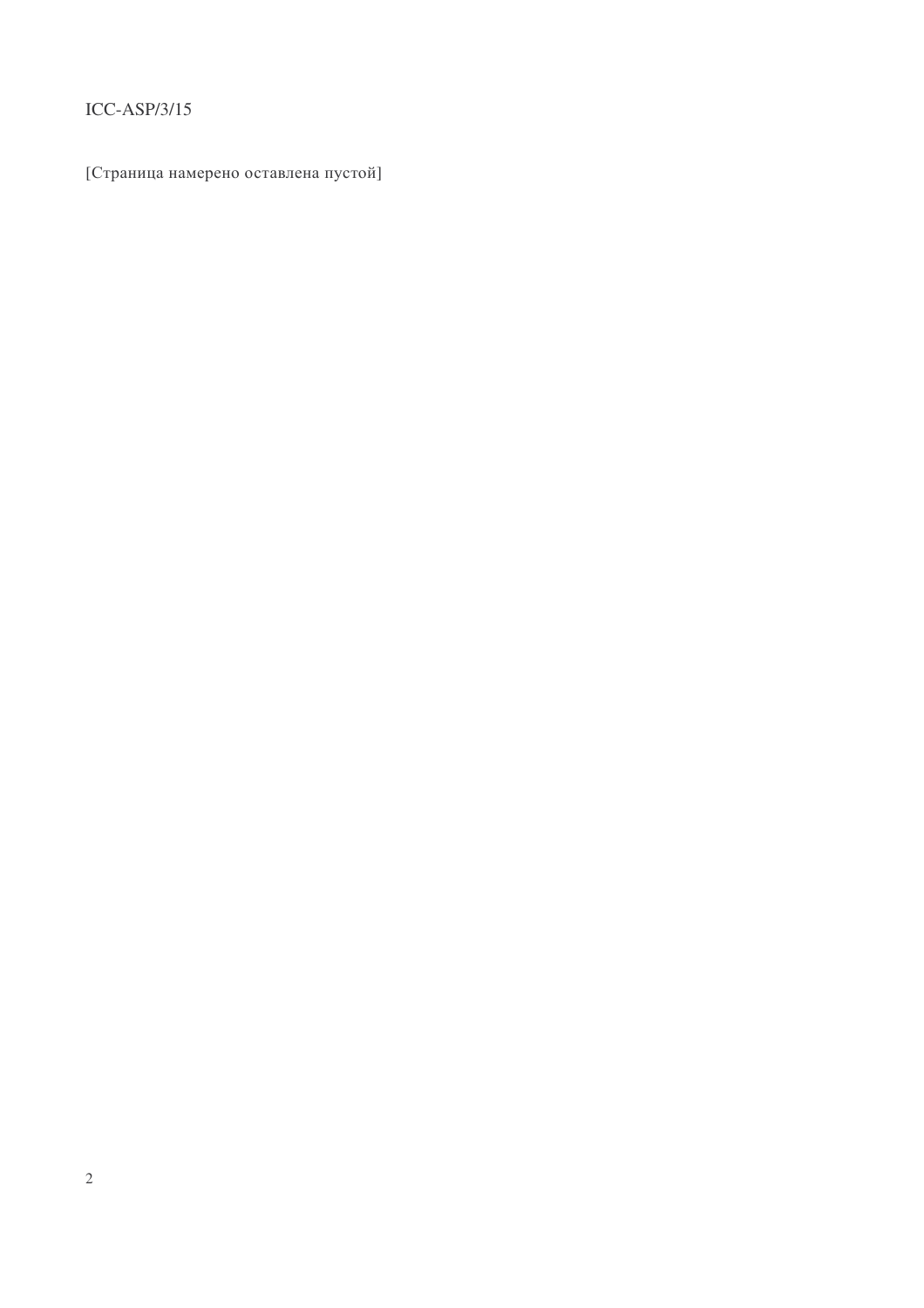## Доклад о согласованном проекте Соглашения о взаимоотношениях между Международным уголовным судом и Организацией Объединенных Наций

Взаимоотношения и сотрудничество с Организацией Объединенных Наций имеют чрезвычайно 1. важное значение для работы Международного уголовного суда (МУС). К наиболее важным аспектам таких отношений относятся обмен информацией, помощь по судебным вопросам и сотрудничество по инфраструктурным и техническим вопросам. МУС и Организация Объединенных Наций провели переговоры по тексту проекта Соглашения о взаимоотношениях между двумя организациями в первой половине 2004 года; официально эти переговоры завершились 7 июня 2004 года. Настоящим согласованный проект Соглашения представляется на утверждение Ассамблее государств-участников (Ассамблее) в соответствии со статьей 2 Римского статута.

 $\mathcal{D}_{\mathcal{L}}$ В настоящем докладе содержится краткий обзор истории переговоров по проекту Соглашения о взаимоотношениях между МУС и Организацией Объединенных Наций и обращается внимание на некоторые ключевые положения этого Соглашения.

Подготовительная Комиссия по учреждению Международного уголовного суда (Подготовительная 3. комиссия) обсудила проект Соглашения на своих шестой, седьмой и восьмой сессиях на основе проекта, представленного Секретариатом Организации Объединенных Наций. Подготовительная комиссия приняла проект Соглашения консенсусом на своей восьмой сессии 5 октября 2001 года. После вступления в силу Римского статута Ассамблея одобрила проект Соглашения на своей первой сессии 9 сентября 2002 года. На своей второй сессии Ассамблея приняла резолюцию ICC-ASP/2/Res.7, озаглавленную «Укрепление Международного уголовного суда и Ассамблеи государств-участников». В пункте 7 этой резолюции говорится, что Ассамблея «ожидает быстрого продвижения вперед на переговорах между Судом и Организацией Объединенных Наций и просит Суд держать Ассамблею государств-участников Римского статута Международного уголовного суда в курсе событий». Тремя месяцами позже, 9 декабря 2003 года, Генеральная Ассамблея Организации Объединенных Наций приняла резолюцию 58/79, в которой Генеральному секретарю предлагается «предпринять шаги для заключения Соглашения о взаимоотношениях между Организацией Объединенных Наций и Международным уголовным судом и представить согласованный на переговорах проект Соглашения Генеральной Ассамблее для утверждения».

10 декабря 2003 года две организации вступили в контакт, с тем чтобы начать переговоры по  $\mathbf{\Delta}$ Соглашению о взаимоотношениях. МУС решил, что его делегация будет состоять из представителей всех трех органов Суда, а также Директора Секретариата Ассамблеи и что возглавлять ее будет Президиум. Что касается целей обсуждения проекта с Организацией Объединенных Наций, то было решено по возможности придерживаться текста проекта Соглашения о взаимоотношениях, принятого Ассамблеей в сентябре 2002 года, и в то же время стремится решать любые проблемы, вызывающие озабоченность у Организации Объединенных Наций, добавляя пояснения, когда это необходимо.

Первый раунд переговоров состоялся 26-27 февраля 2004 года в Центральных учреждениях 5. Организации Объединенных Наций в Нью-Йорке. За ним последовал обмен письмами, который позволил обеим сторонам разъяснить свои позиции по ряду вопросов. Второй раунд переговоров состоялся 20-21 мая 2004 года. На второй встрече были решены все нерешенные вопросы. 7 июня 2004 года главы обеих делегаций парафировали согласованный проект Соглашения о взаимоотношениях.

В результате переговоров в проект Соглашения о взаимоотношениях были внесены некоторые 6. поправки и дополнения, и текст Соглашения был принят Ассамблеей. Цель этих изменений заключается либо в разъяснении некоторых вопросов, либо в предусмотрении мер на случай возникновения ситуаций, которые могли оказаться неучтенными в момент проведения переговоров по проекту Соглашения о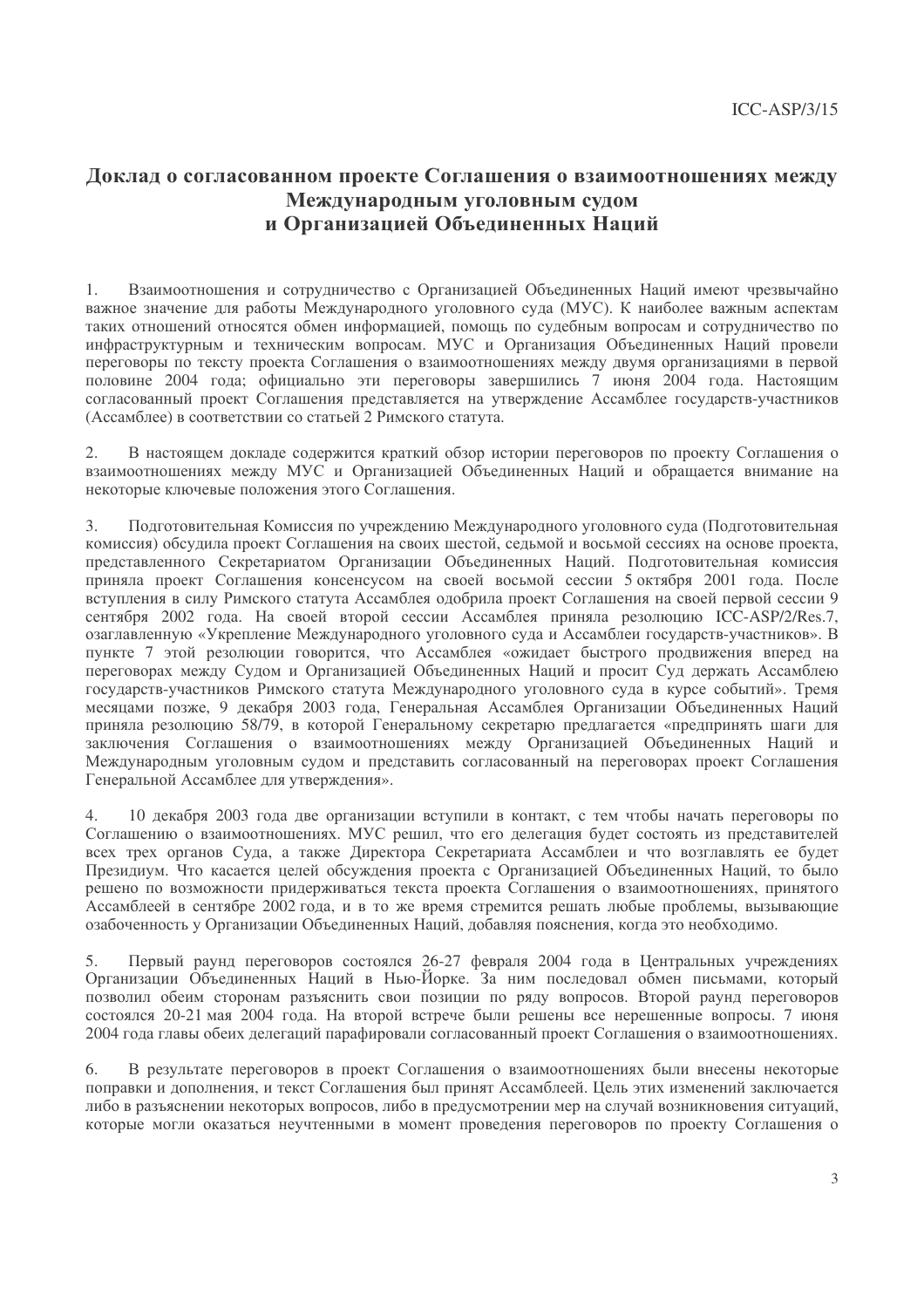## $ICC-ASP/3/15$

взаимоотношениях. По общему мнению всех органов Суда и Секретариата Ассамблеи эти поправки и добавления улучшили текст, не изменив существа проекта Соглашения о взаимоотношениях.

 $7.$ Ниже приводятся некоторые изменения, которые были внесены в текст Соглашения.

8. В пункт 2 статьи 1 была включена новая формулировка для пояснения того, что Секретариат Ассамблеи является неотъемлемой частью Суда. В понимании Суда это касается лишь тех частей согласованного проекта Соглашения о взаимоотношениях, которые особенно важны для Секретариата. В частности, важной для Секретариата считается часть III согласованного проекта Соглашения о взаимоотношениях.

 $\mathbf Q$ В формулировку полпункта 1(b)(i) статьи 5 была внесена поправка для разъяснения того, что Суд будет предоставлять Организации Объединенных Наций информацию, которая может представлять для нее интерес. Такая информация может, например, касаться дел, связанных с преступлениями, совершенными против персонала Организации Объединенных Наций, дел, по которым сотрудники Организации Объединенных Наций проходят в качестве свидетелей, и дел, переданных Суду Советом Безопасности. Информация будет предоставляться в соответствии со Статутом и Правилами процедуры и доказывания. Поскольку бывший подпункт 1(c) статьи 5 касался того же вопроса, он был объединен в порядке упорядочения текста с подпунктом 1(b)(i).

 $10.$ В статье 10 предусматривается, что услуги и помещения будут предоставляться Организацией Объединенных Наций на безвозмездной основе или на основе дополнительных соглашений.

11. Лополнительная формулировка, включенная в статью 12, направлена на разъяснение правовой основы использования пропусков Организации Объединенных Наций: она, в частности, предусматривает, что их использование будет регулироваться соглашениями, определяющими привилегии и иммунитеты Суда. Было также сочтено полезным разъяснить, что в перечень лиц, имеющих право на пользование пропуском Организации Объединенных Наций, входят сотрудники Президиума, Палат и Секретариата Ассамблеи.

 $12.$ В пункте 1 статьи 15, где говорится, что сотрудничество осуществляется в соответствии с Уставом и Правилами Организации Объединенных Наций, теперь разъясняется, что речь идет о правилах, «определенных в соответствии с применимыми нормами международного права». Эта поправка была внесена по итогам обсуждения вопроса о том, будет ли сотрудничество осуществляться согласно «практике», принятой в Организации Объединенных Наций. Таким образом, удалось устранить двусмысленность понятия «специальная практика». Ссылка на «правила, определенные в соответствии с международным правом», охватывает «установившуюся практику организации», о которой говорится в подпункте (1)(j) статьи 2 Венской конвенции о праве договоров между государствами и международными организациями 1986 года и подпункте (1)(34) статьи 1 Венской конвенции о представительстве государств в их отношениях с международными организациями универсального характера1975 года.

Стороны обсудили вопрос о том, что должно происходить, если Суд не примет мер защиты,  $13.$ предусмотренных в пункте 3 статьи 15. Новая формулировка предусматривает, что Организация Объединенных Наций будет стремиться раскрывать информацию или документы или оказывать запрошенное содействие, сохраняя при этом право принимать свои собственные меры защиты, которые могут включать сокрытие определенной информации или документов, или их представление в соответствующей форме, включая редакционные изменения.

 $14.$ Статья 16 предусматривает отказ от обязательства в отношении сохранения конфиденциальности применительно к сотрудникам Организации Объединенных Наций, дающим свидетельские показания. Этот отказ, предусмотренный в пункте 1 статьи 16, конкретизируется ссылкой на Устав и Конвенцию о привилегиях и иммунитетах Организации Объелиненных Наций, а не на более широкую формулировку, в которой упоминаются любые соответствующие договоры.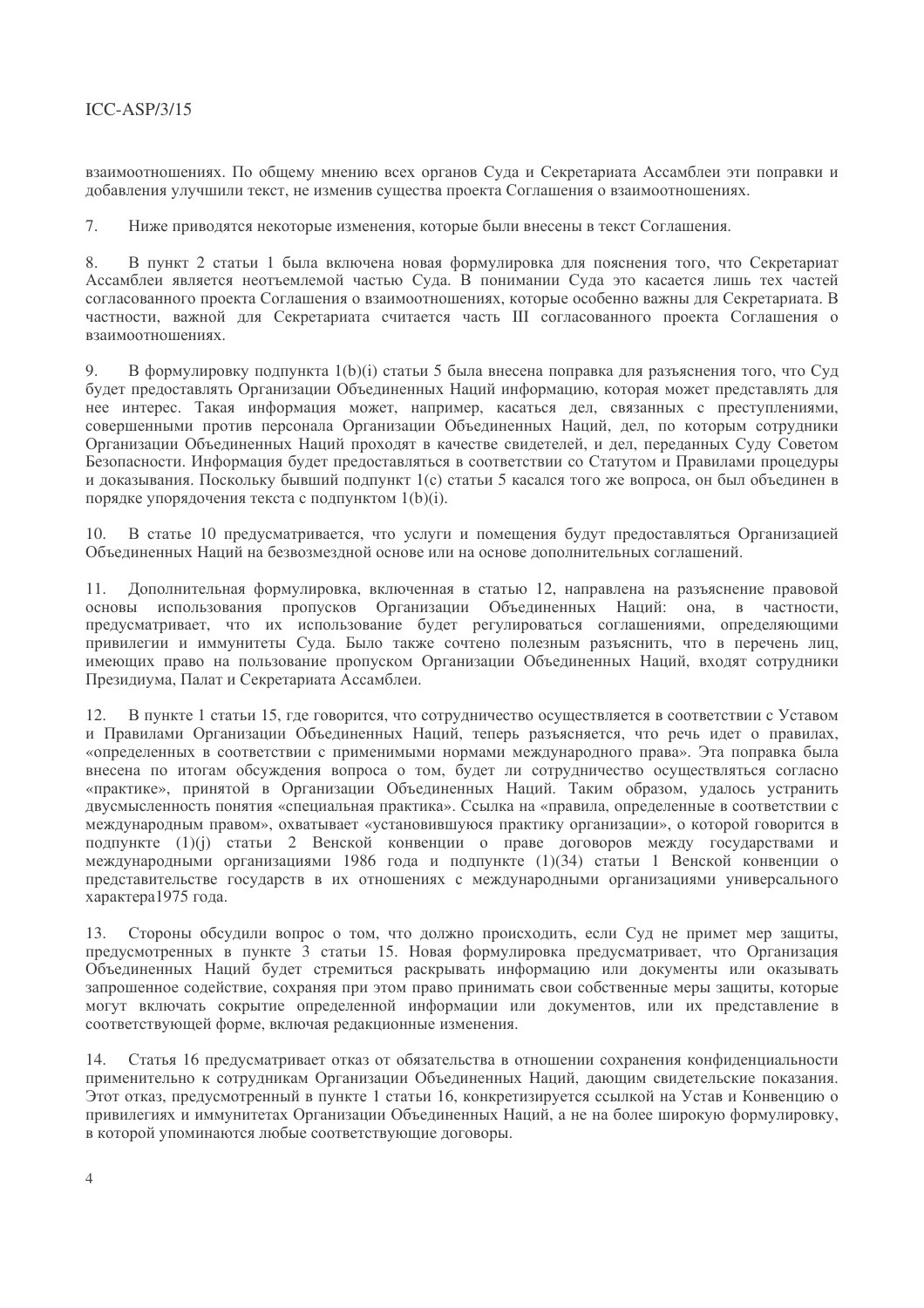Изменения, внесенные в пункт 1 и 2 статьи 17, направлены на содействие обмену информацией  $15$ между Судом и Советом Безопасности в интересах укрепления сотрудничества, предусмотренного этой статьей. Согласованная формулировка способствует диалогу при сохранении полной самостоятельности и независимости решений Суда по вопросам информирования Совета Безопасности о каких-либо действиях, принятых Судом по просьбе Совета.

Пункт 3 статьи 18 изменен не был. Обе стороны исходят из того, что термин «третья сторона» 16. следует толковать в свете пункта (3)(е) статьи 15 Римского статута как включающий обвиняемого. В последующих договоренностях или соглашениях между Организацией Объединенных Наций и Канцелярией Прокурора относительно предоставления документов или информации на основе конфиленциальности булут конкретно опрелелены характер и степень защиты, прелусматриваемые Статутом, с учетом, в частности, обязанностей Прокурора, определенных в Римском статуте.

Дополнительная формулировка в статье 20 разъясняет тот факт, что данное положение касается 17. конфиденциальной информации, полученной не только от государств и межправительственных организаций, но и от неправительственных организаций, а также отдельных лиц. В соответствующих случаях Организация Объединенных Наций может информировать Суд о том, что он имеет право запрашивать согласие непосредственно у источника информации.

18. В главе, озаглавленной «Заключительные положения», бывшая статья 12 об урегулировании споров была исключена по той причине, что соглашения о взаимоотношениях между Организацией Объединенных Наций и международными организациями обычно не содержат таких положений. Формулировка статьи 24 о вступлении Соглашения в силу была изменена, с тем чтобы она в большей степени согласовывалась со статьей 2 Статута. Кроме того, обе стороны согласились с тем, что тексты на английском и французском языках будут являться равноаутентичными во избежание разночтений между текстом соглашения на различных языках.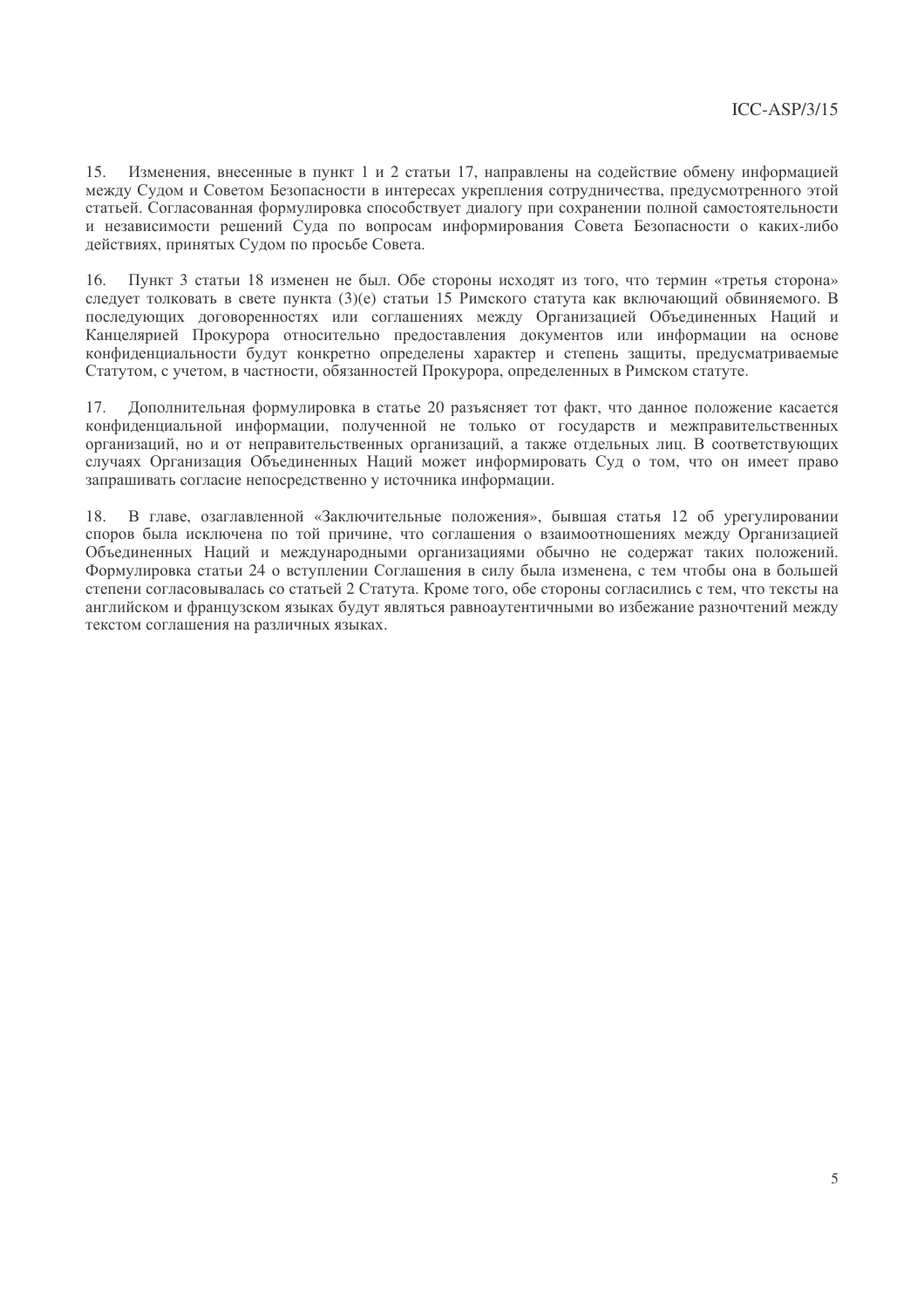## Согласованный проект соглашения о взаимоотношениях между Международным уголовным судом и Организацией Объединенных Наций

### Преамбула

Международный уголовный суд и Организация Объединенных Наций,

принимая во внимание цели и принципы Устава Организации Объединенных Наций,

напоминая, что в Римском статуте Международного уголовного суда подтверждаются цели и принципы Устава Организации Объединенных Наций,

отмечая важную роль, отводимую Международному уголовному суду в рассмотрении самых серьезных преступлений, которые, как указано в Римском статуте, вызывают обеспокоенность всего международного сообщества и могут угрожать всеобщему миру, безопасности и благополучию.

памятуя о том, что, согласно Римскому статуту, Международный уголовный суд учреждается в качестве независимого постоянного органа, связанного с системой Организации Объелиненных Наций.

напоминая также, что в соответствии со статьей 2 Римского статута Международный уголовный суд устанавливает отношения с Организацией Объединенных Наций посредством соглашения, одобряемого Ассамблей государств — участников Римского статута и впоследствии заключаемого Председателем Суда от имени Суда,

напоминая далее, что в резолюции 58/79 Генеральной Ассамблеи от 9 декабря 2003 года содержится призыв к заключению соглашения о взаимоотношениях между Организацией Объединенных Наций и Международным уголовным судом,

отмечая обязанности Генерального секретаря Организации Объединенных Наций в соответствии с положениями Римского статута Международного уголовного суда,

которые считая желательным обеспечить взаимовыгодные отношения. булут способствовать осуществлению соответствующих обязанностей Организации Объединенных Наций и Международного уголовного суда,

принимая во внимание с этой целью положения Устава Организации Объединенных Наций и положения Римского статута Международного уголовного суда,

согласились о нижеследующем: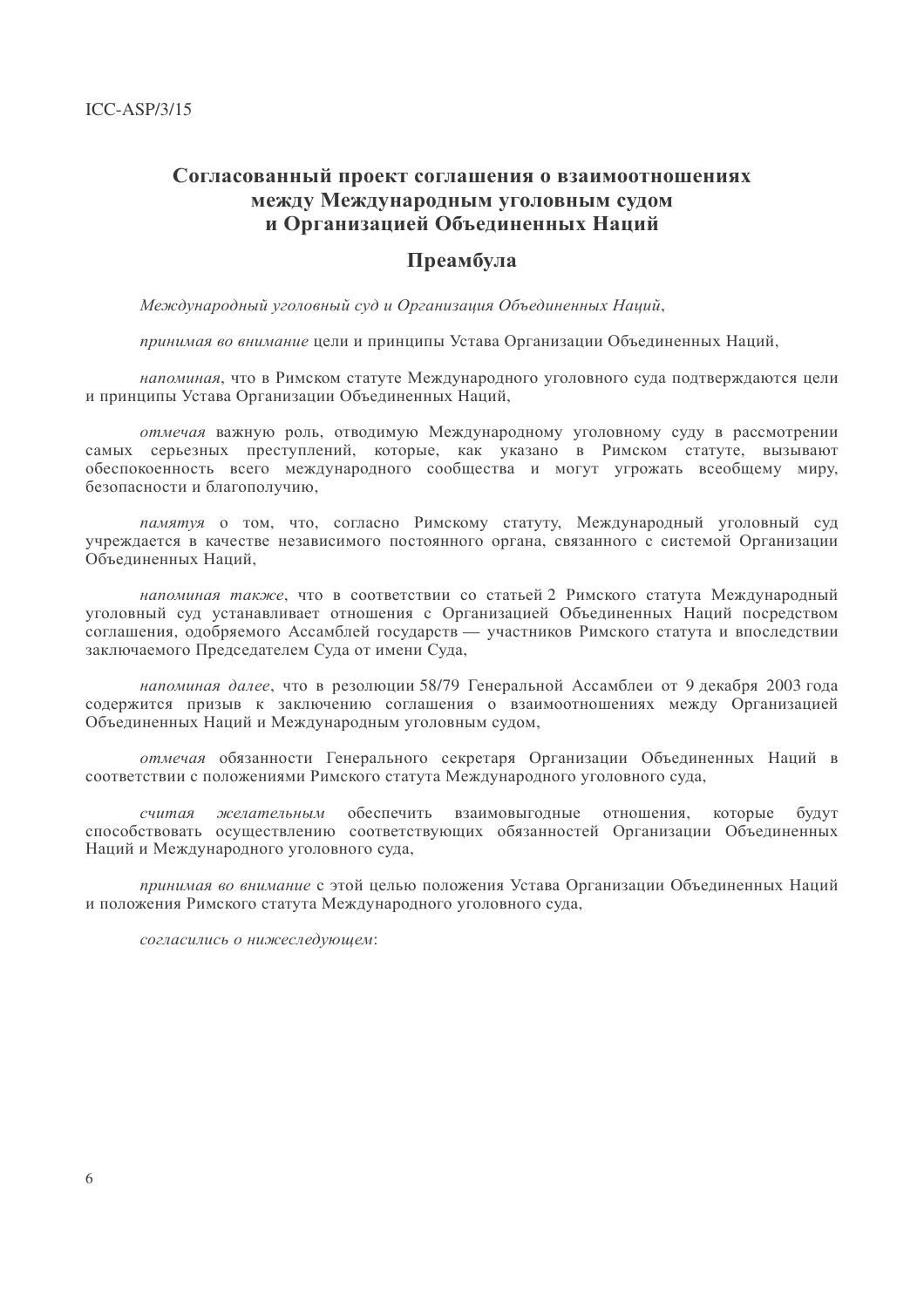### **І. ОБШИЕ ПОЛОЖЕНИЯ**

### Статья 1 Цель Соглашения

Настояшее Соглашение. заключаемое Организацией Объединенных Наций  $1<sub>1</sub>$  $\overline{M}$ Международным уголовным судом («Суд») на основании положений, соответственно, Устава Организации Объелиненных Наций («Устав») и Римского статута Международного уголовного суда («Статут»), определяет условия, на которых устанавливаются отношения между Организацией Объединенных Наций и Судом.

 $2.$ Для целей настоящего Соглашения «Суд» включает также секретариат Ассамблеи государств-участников.

#### Статья 2 Принципы

 $1<sup>1</sup>$ Организация Объединенных Наций признает Суд в качестве независимого постоянного судебного органа, который согласно статьям 1 и 4 Статута обладает международной правосубъектностью и такой правоспособностью, какая может оказаться необходимой для осуществления его функций и достижения его целей.

- $2^{\circ}$ Суд признает обязанности Организации Объединенных Наций согласно Уставу.
- $\mathcal{E}$ Организация Объединенных Наций и Суд уважают статус и мандаты друг друга.

#### Статья 3

#### Обязательство в отношении сотрудничества и координации

Организация Объединенных Наций и Суд соглашаются с тем, что для содействия эффективному осуществлению своих соответствующих обязанностей они, когда это уместно, тесно сотрудничают друг с другом и консультируют друг друга по вопросам, представляющим взаимный интерес, согласно положениям настоящего Соглашения и соответствующими положениями Устава и Статута.

#### **II. ИНСТИТУЦИОНАЛЬНЫЕ СВЯЗИ**

#### Статья 4

#### Взаимное представительство

1. При условии соблюдения применимых положений Правил процедуры и доказывания Суда («Правила процедуры и доказывания») Генеральный секретарь Организации Объединенных Наций («Генеральный секретарь») или его представитель имеет постоянное приглашение присутствовать на открытых слушаниях в палатах Суда по делам, представляющим интерес для Организации Объединенных Наций, и на любых открытых заселаниях Суда.

Представители Суда могут присутствовать и участвовать в работе Генеральной Ассамблеи  $2.$ Организации Объединенных Наций в качестве наблюдателей. Организация Объединенных Наций, с учетом правил и практики соответствующих органов, приглашает Сул присутствовать на созываемых под эгидой Организации Объединенных Наций совещаниях и конференциях, на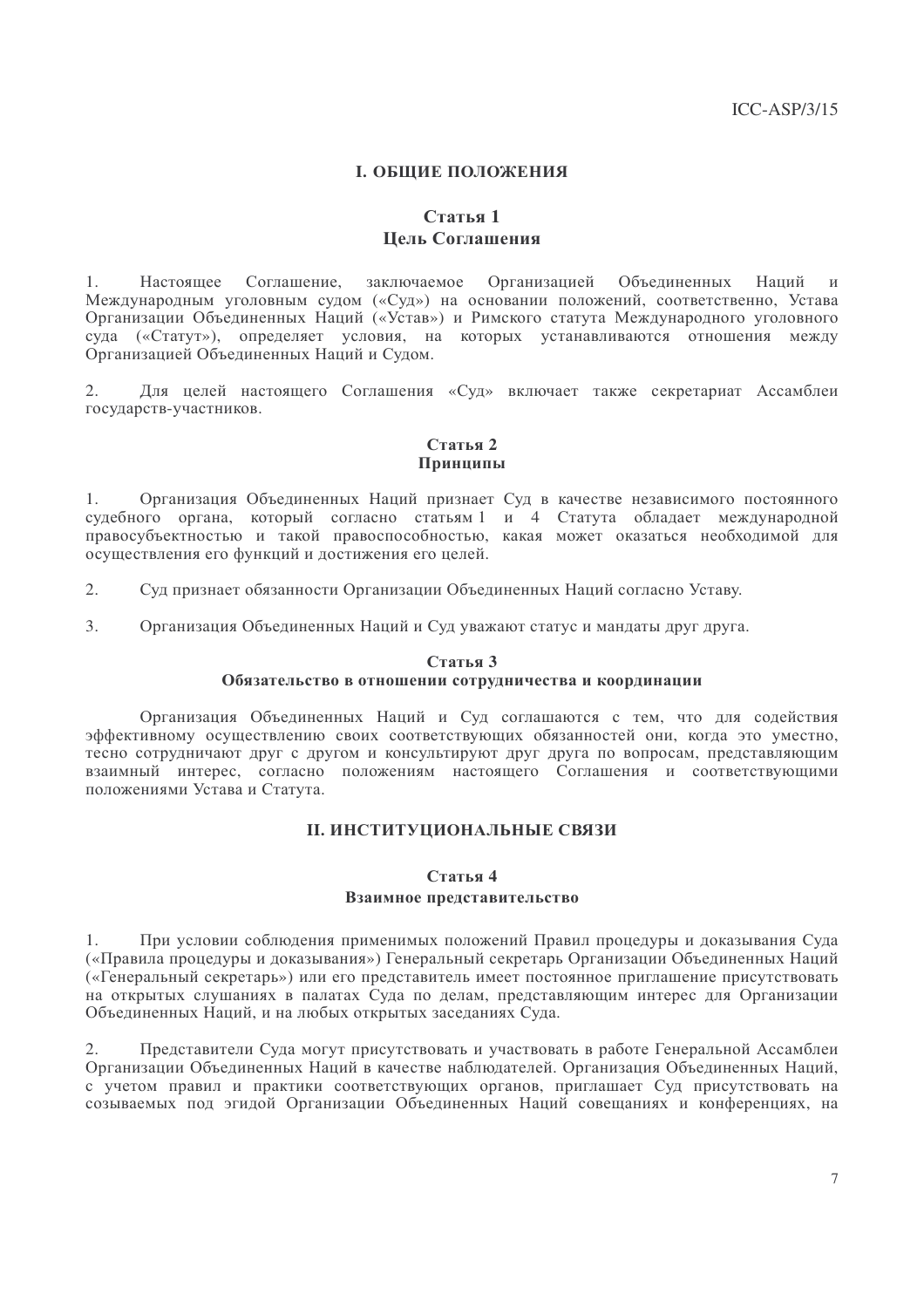которые допускаются наблюдатели и когда обсуждаются вопросы, представляющие интерес для Суда.

Когда Совет Безопасности рассматривает вопросы, имеющие отношение к деятельности  $3.$ Суда, Председатель Суда («Председатель») или Прокурор Суда («Прокурор») могут выступать в Совете по его приглашению для оказания содействия в связи с вопросами, подпадающими под юрисдикцию Суда.

#### Статья 5 Обмен информацией

 $1<sup>1</sup>$ Без ушерба для других положений настоящего Соглашения, касающихся представления документов и информации по конкретным делам, рассматриваемым Судом, Организация Объединенных Наций и Суд в максимально возможной и практически осуществимой степени принимают меры для регулярного обмена информацией и документами, представляющими взаимный интерес. В частности:

- Генеральный секретарь: a)
	- препровождает Суду информацию о событиях, касающихся Статута и имеющих  $\mathbf{i}$ отношение к работе Суда, включая информацию о сообщениях, полученных Генеральным секретарем в качестве депозитария Статута или депозитария любых лругих соглашений, относящихся к осуществлению Судом своей юрисликции;
	- регулярно информирует Суд об осуществлении пунктов 1 и 2 статьи 123 Статута,  $\mathbf{ii}$ касающихся созыва Генеральным секретарем обзорных конференций;
	- $iii)$ в дополнение к требованию, предусмотренному в пункте 7 статьи 121 Статута, распространяет среди всех государств — членов Организации Объединенных Наций либо членов специализированных учреждений или Международного агентства по атомной энергии, которые не являются участниками Статута, текст любой поправки, принятой в соответствии со статьей 121 Статута;
- Секретарь Суда («Секретарь»):  $b)$ 
	- в соответствии со Статутом и Правилами процедуры и доказывания представляет  $\mathbf{i}$ информацию и документацию, связанную с состязательными бумагами, устным производством, решениями и постановлениями Суда по делам, которые могут представлять общий интерес для Организации Объединенных Наций, и особенно по делам, связанным с преступлениями, совершенными против персонала Организации Объединенных Наций, или с ненадлежащим использованием флага, знаков различия и формы Организации Объединенных Наций, следствием которого является смерть или причинение тяжкого вреда здоровью, а также по любым делам, связанным с обстоятельствами, о которых говорится в статьях 16, 17 или пункте 1 или 2 статьи 18 настоящего Соглашения;
	- $\mathbf{ii}$ предоставляет Организации Объединенных Наций, с согласия Суда и при соблюдении его Статута и правил, любую информацию о работе Суда, запрошенную Международным Судом в соответствии с его Статутом;

 $\overline{2}$ . Организация Объединенных Наций и Суд прилагают все усилия для максимального сотрудничества в целях недопущения нежелательного дублирования в сборе, анализе, публикации и распространении информации по вопросам, представляющим взаимный интерес. Они будут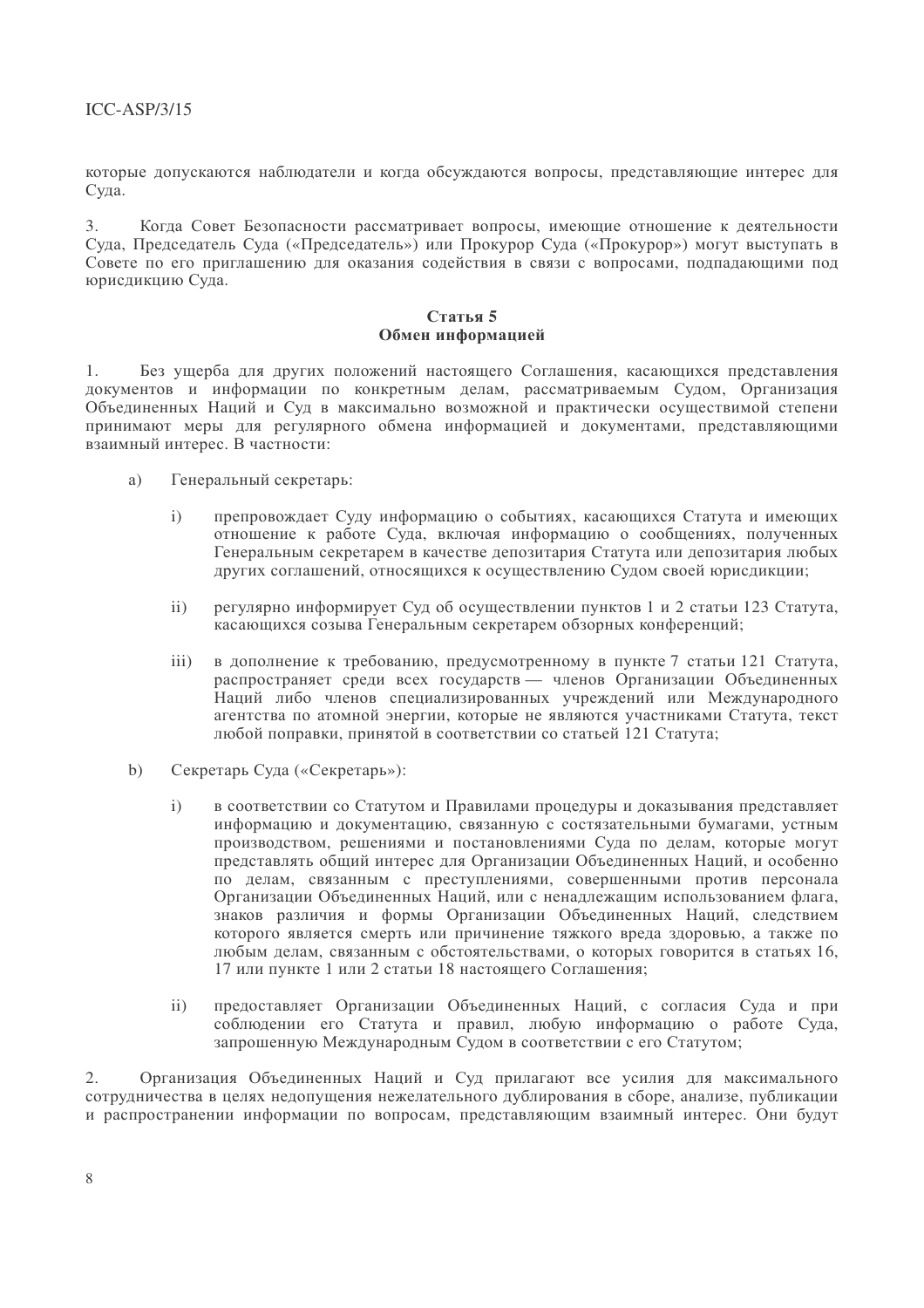стремиться, в надлежащих случаях, объединять свои усилия для обеспечения максимальной полезности и использования такой информации.

#### Статья 6

#### Локлалы, представляемые Организации Объединенных Наций

Суд может, если сочтет это целесообразным, представлять доклады о своей деятельности Организации Объединенных Наций через Генерального секретаря.

#### Статья 7 Пункты повестки дня

Суд может предлагать пункты для рассмотрения Организацией Объединенных Наций. В таких случаях Суд уведомляет Генерального секретаря о своем предложении и препровождает любую соответствующую информацию. Генеральный секретарь в соответствии со своими полномочиями передает такой пункт или пункты Генеральной Ассамблее или Совету Наций, в том числе органам программ и фондов Организации Объединенных Наций.

#### Статья 8 Калровые механизмы

1. Организация Объелиненных Наций и Сул соглашаются консультироваться лруг с лругом и сотрудничать, насколько это практически осуществимо, в отношении кадровых норм, методов и механизмов.

 $2^{\circ}$ Организация Объединенных Наций и Суд договариваются:

- периодически консультироваться друг с другом по вопросам, представляющим a) взаимный интерес и касающимся работы их должностных лиц и сотрудников, включая условия службы, сроки назначения, классификацию, шкалу окладов и надбавки, выход в отставку и пенсионные права, а также правила и положения о персонале;
- сотрудничать во взаимном обмене персоналом на временной основе, когда это  $b)$ целесообразно, при должном обеспечении учета стажа и пенсионных прав;
- $c)$ стремиться к максимальному сотрудничеству для достижения наиболее эффективного использования сотрудников-специалистов, специализированных систем и услуг.

#### Статья 9 Административное сотрудничество

Организация Объединенных Наций и Суд время от времени консультируются друг с другом по вопросам наиболее эффективного использования помещений, персонала и служб во избежание создания и эксплуатации дублирующих друг друга помещений и служб. Они консультируются также друг с другом в целях изучения возможности создания общих помещений или служб в конкретных областях при должном учете соображений экономии средств.

#### Статья 10 Обслуживание и помещения

Организация Объединенных Наций соглашается предоставлять по просьбе Суда при  $1.$ условии наличия и на возмезлной основе и на иных оговоренных условиях лля целей Суда такие помещения и обслуживание, которые могут потребоваться, в том числе для заседаний Ассамблеи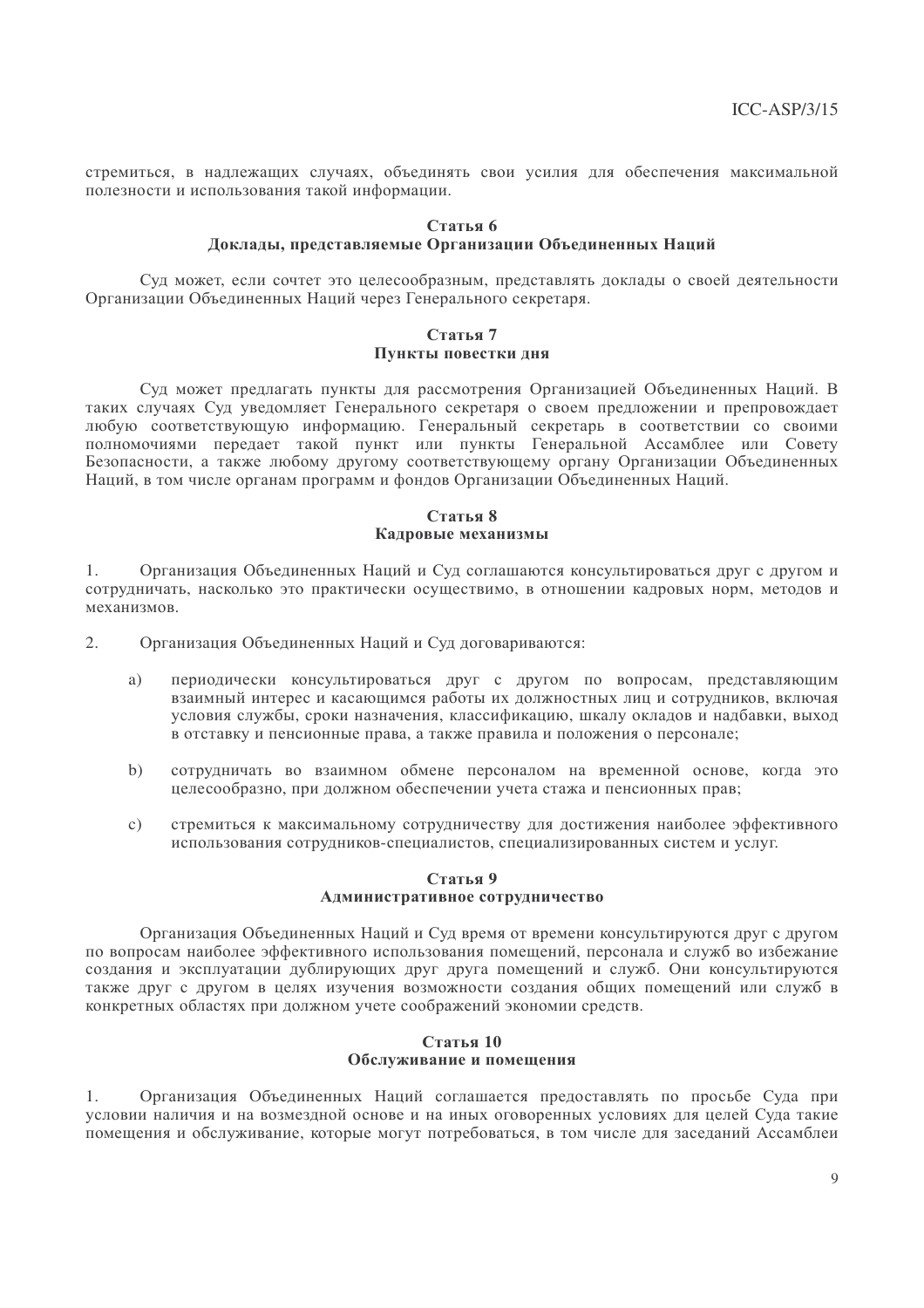государств-участников («Ассамблея»), ее Бюро или вспомогательных органов, включая услуги, связанные с письменным и устным переводом, документацией и конференционным обслуживанием. В том случае, если Организация Объединенных Наций не в состоянии удовлетворить просьбу Суда, она уведомляет об этом Суд, направляя надлежащее сообщение.

 $2.$ Условия, на которых любые подобные помещения или услуги Организации Объединенных Наций могут предоставляться Суду, будут, в случае необходимости, определяться в дополнительных соглашениях.

#### Стятья 11

#### Доступ в Центральные учреждения Организации Объединенных Наций

Организация Объединенных Наций и Суд принимают меры с учетом их соответствующих правил для облегчения доступа представителей всех государств - участников Статута и наблюдателей на Ассамблее, как предусмотрено в пункте 1 статьи 112 Статута, в Центральные учреждения Организации Объединенных Наций во время проведения заседания Ассамблеи. То же самое относится, соответственно, к заседаниям Бюро или вспомогательных органов.

#### Статья 12 Пропуска Организации Объединенных Наций

Судьи, Прокурор, заместители Прокурора, Секретарь и сотрудники/должностные лица Канцелярии Прокурора и Секретариата имеют право в соответствии с такими специальными логоворенностями, которые могут быть заключены между Генеральным секретарем и Судом. пользоваться пропусками Организации Объединенных Наций как действительными проездными документами, когда такое пользование признается государствами в соглашениях, определяющих привилегии и иммунитеты Суда. Сотрудники «Секретариата» включают сотрудников Президиума и палат согласно статье 44 Статута и сотрудников Секретариата Ассамблеи государств-участников согласно пункту 3 приложения резолюции ICC-ASP/2/Res.3.

#### Статья 13 Финансовые вопросы

Организация Объединенных Наций и Суд договариваются о том, что условия, на которых  $1$ Суду могут выделяться любые средства по решению Генеральной Ассамблеи Организации Объединенных Наций во исполнение статьи 115 Статута, регулируются отдельными договоренностями. Секретарь информирует Ассамблею о заключении таких договоренностей.

Организация Объединенных Наций и Суд договариваются также о том, что расходы и  $2.$ издержки, связанные с их сотрудничеством или оказанием услуг в соответствии с настоящим Соглашением, регулируются отдельными договоренностями между Организацией Объединенных Наций и Сулом. Секретарь информирует Ассамблею о заключении таких логоворенностей.

 $3<sub>1</sub>$ Организация Объединенных Наций может, по просьбе Суда и при условии соблюдения пункта 2 настоящей статьи, давать консультации по финансовым и бюджетным вопросам, представляющим интерес для Суда.

#### Статья 14 Другие соглашения, заключенные Судом

Организация Объединенных Наций и Суд консультируются, когда это необходимо, по вопросам регистрации или представления и учета Организацией Объединенных Наций соглашений, заключенных Сулом с государствами или международными организациями.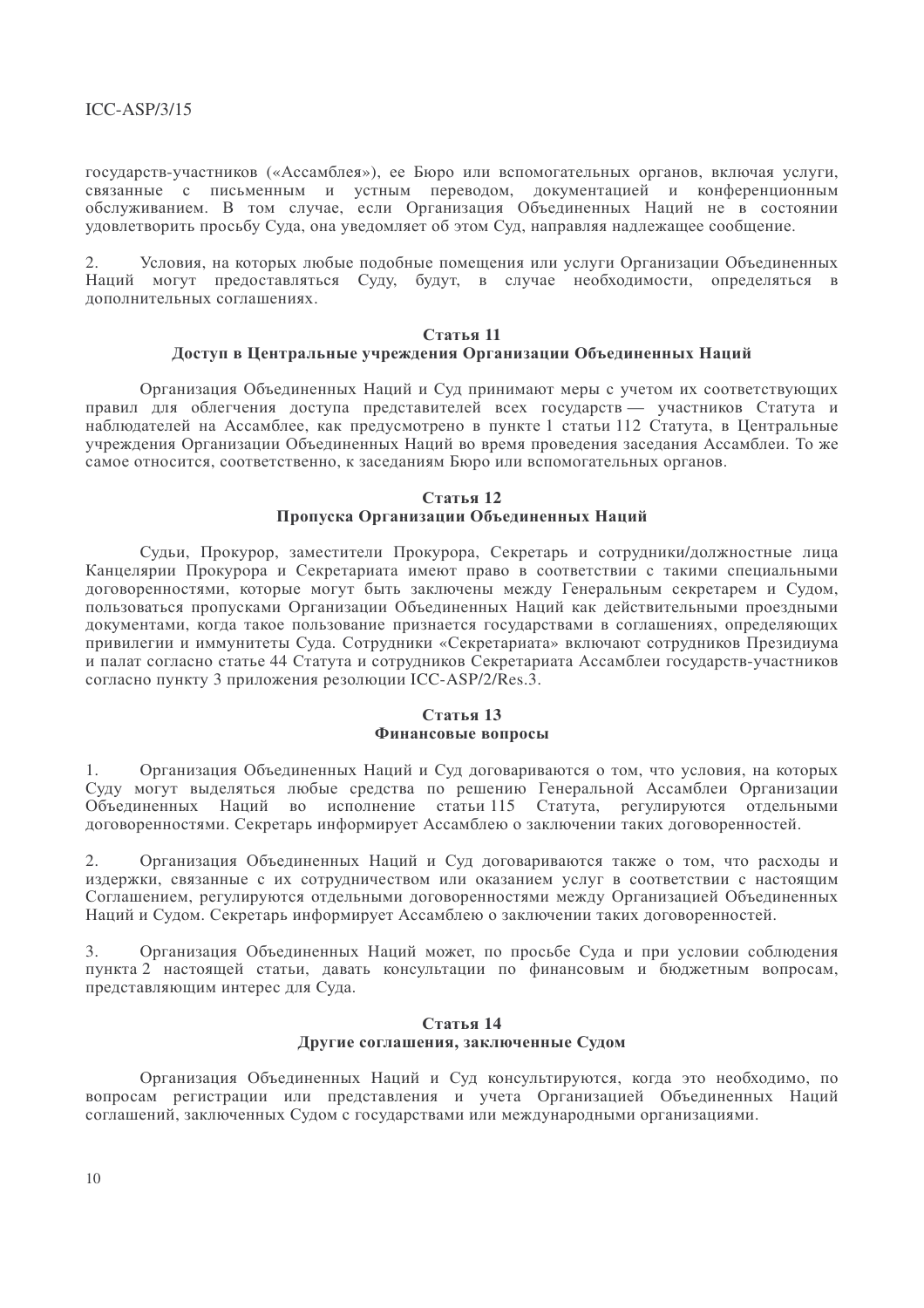## **III. СОТРУДНИЧЕСТВО И СУДЕБНАЯ ПОМОЩЬ**

#### Статья 15

#### Общие положения, касающиеся сотрудничества между Организацией Объединенных Наций и Судом

С надлежащим учетом своих обязанностей и своей компетенции согласно Уставу и при  $1.$ условии соблюдения своих правил, определенных в соответствии с применимыми нормами международного права, Организация Объединенных Наций обязуется сотрудничать с Судом и представлять Суду такую информацию или документы, какие он может запросить во исполнение пункта 6 статьи 87 Статута.

Организация Объединенных Наций или ее соответствующие программы, фонды и  $2.$ отделения могут договариваться об оказании Суду содействия и помощи в других формах, совместимых с положениями Устава и Статута.

Если раскрытие информации или документов либо оказание содействия или помощи в  $\overline{3}$ . других формах создаст угрозу безопасности нынешних или бывших сотрудников Организации Объединенных Наций или будет иным образом подрывать безопасность или надлежащее проведение какой-либо операции или мероприятия Организации Объединенных Наций, Суд может отдать распоряжение, особенно по просьбе Организации Объединенных Наций, о принятии надлежащих мер защиты. В отсутствие таких мер Организация Объединенных Наций стремится раскрывать информацию или документы или оказывать запрошенное содействие, сохраняя при этом право принимать свои собственные меры защиты, которые могут включать сокрытие определенной информации или документов или их представление в соответствующей форме, включая редакционные изменения.

#### Статья 16

#### Свидетельские показания должностных лиц Организации Объединенных Наций

 $1<sub>1</sub>$ Если Суд просит какое-либо должностное лицо Организации Объединенных Наций или любой из ее программ, фондов или отделений предоставить свидетельские показания, Организация Объединенных Наций обязуется сотрудничать с Судом и, при необходимости и должном учете своих обязанностей и полномочий в соответствии с Уставом и Конвенцией о привилегиях и иммунитетах Объединенных Наций и при условии соблюдения своих правил, отказывается от обязательства в отношении сохранения конфиденциальности, которая лежит на этом лице.

 $2^{\circ}$ Генеральный секретарь получает от Суда разрешение назначить представителя Организации Объединенных Наций для оказания содействия любому должностному лицу Организации Объединенных Наций, которое выступает в Суде в качестве свидетеля.

#### Статья 17

#### Сотрудничество между Советом Безопасности Организации Объединенных Наций и Судом

Когда Совет Безопасности, действуя на основании главы VII Устава Организации  $1$ Объединенных Наций, принимает решение передать Прокурору на основании пункта (b) статьи 13 Статута ситуацию, при которой, как представляется, были совершены одно или несколько преступлений, указанных в статье 5 Статута, Генеральный секретарь незамедлительно препровождает письменное решение Совета Безопасности Прокурору вместе с документами и другими материалами, которые могут иметь отношение к решению Совета. Суд обязуется постоянно информировать Совет Безопасности в этой связи в соответствии со Статутом и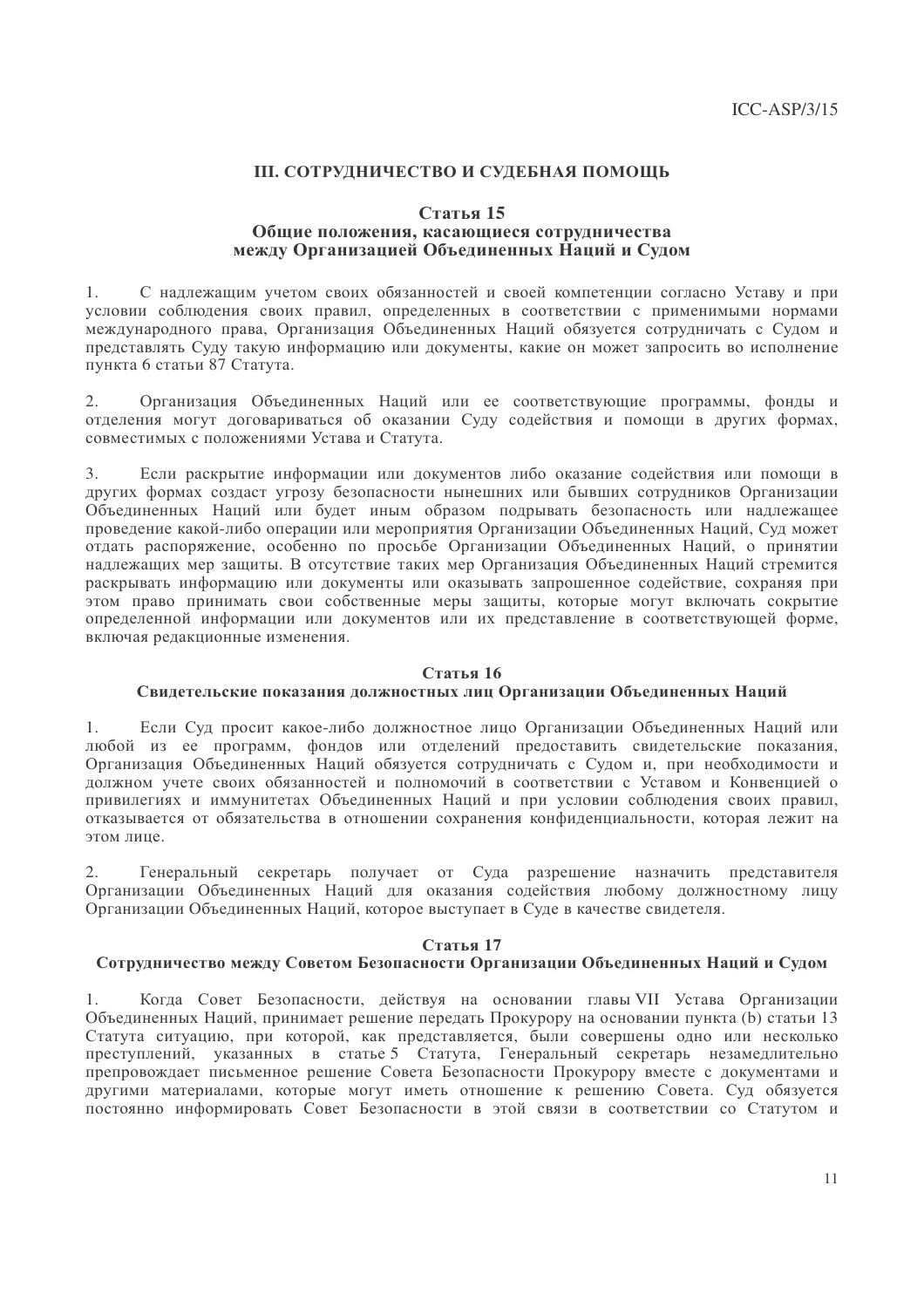## $ICC-ASP/3/15$

Правилами процедуры и доказывания. Такая информация препровождается через Генерального секретаря.

 $2.$ Когда Совет Безопасности принимает на основании главы VII Устава резолюцию, в которой к Суду в соответствии со статьей 16 Статута обращена просьба не начинать или не проводить какое-либо расследование или уголовное преследование, эта просьба незамедлительно препровождается Генеральным секретарем Председателю Суда и Прокурору. Суд информирует Совет Безопасности через Генерального секретаря о получении им вышеуказанной просьбы и при необходимости информирует Совет Безопасности через Генерального секретаря о любых мерах, принятых им в этой связи.

 $\mathcal{L}$ Когда какой-либо вопрос передается Суду Советом Безопасности и Суд в соответствии с пунктами 5(b) или 7 статьи 87 Статута определяет, что какое-либо государство отказывается сотрудничать с Судом, Суд информирует Совет Безопасности или передает ему этот вопрос, в зависимости от случая, и Секретарь препровождает Совету Безопасности через Генерального секретаря это решение Суда вместе с соответствующей информацией по делу. Совет Безопасности через Генерального секретаря информирует Суд через Секретаря о любых мерах, принятых им в этих обстоятельствах.

#### Статья 18 Сотрудничество между Организацией Объединенных Наций и Прокурором

1. С наллежащим учетом своих обязанностей и своей компетенции согласно Уставу Организации Объелиненных Наций и при условии соблюдения своих правил Организация Объединенных Наций обязуется сотрудничать с Прокурором и заключать с ним такие договоренности или, в соответствующих случаях, соглашения, которые могут оказаться необходимыми для содействия такому сотрудничеству, в частности когда Прокурор осуществляет согласно статье 54 Статута свои обязанности и полномочия при расследовании и обрашается за содействием к Организации Объединенных Наций в соответствии с этой статьей.

 $2.$ При условии соблюдения правил соответствующего органа Организация Объединенных Наций обязуется сотрудничать в отношении просьб Прокурора, представляя такую дополнительную информацию, которую он может запрашивать в соответствии с пунктом 2 статьи 15 Статута у органов Организации Объединенных Наций в связи с расследованиями, возбуждаемыми Прокурором по собственной инициативе во исполнение этой статьи. Прокурор направляет просьбу о представлении такой информации Генеральному секретарю, который препровождает ее председательствующему должностному лицу или другому надлежащему лолжностному лицу соответствующего органа.

Организация Объединенных Наций и Прокурор могут договориться о том, что Организация  $\mathcal{Z}$ Объединенных Наций представляет Прокурору документы или информацию при условии соблюдения конфиденциальности и исключительно для целей получения новых доказательств и что такие документы или информация не раскрываются другим органам Суда или третьим сторонам на любой стадии производства или по его завершении без согласия Организации Объединенных Наций.

Прокурор и Организация Объединенных Наций или ее программы, фонды и отделения  $4.$ могут заключать такие договоренности, которые могут оказаться необходимыми для содействия их сотрудничеству в осуществлении настоящей статьи, в частности для целей обеспечения конфиденциальности информации, защиты какого-либо лица, включая бывших и нынешних сотрудников Организации Объединенных Наций, и безопасности или надлежащего проведения какой-либо операции или мероприятия Организации Объединенных Наций.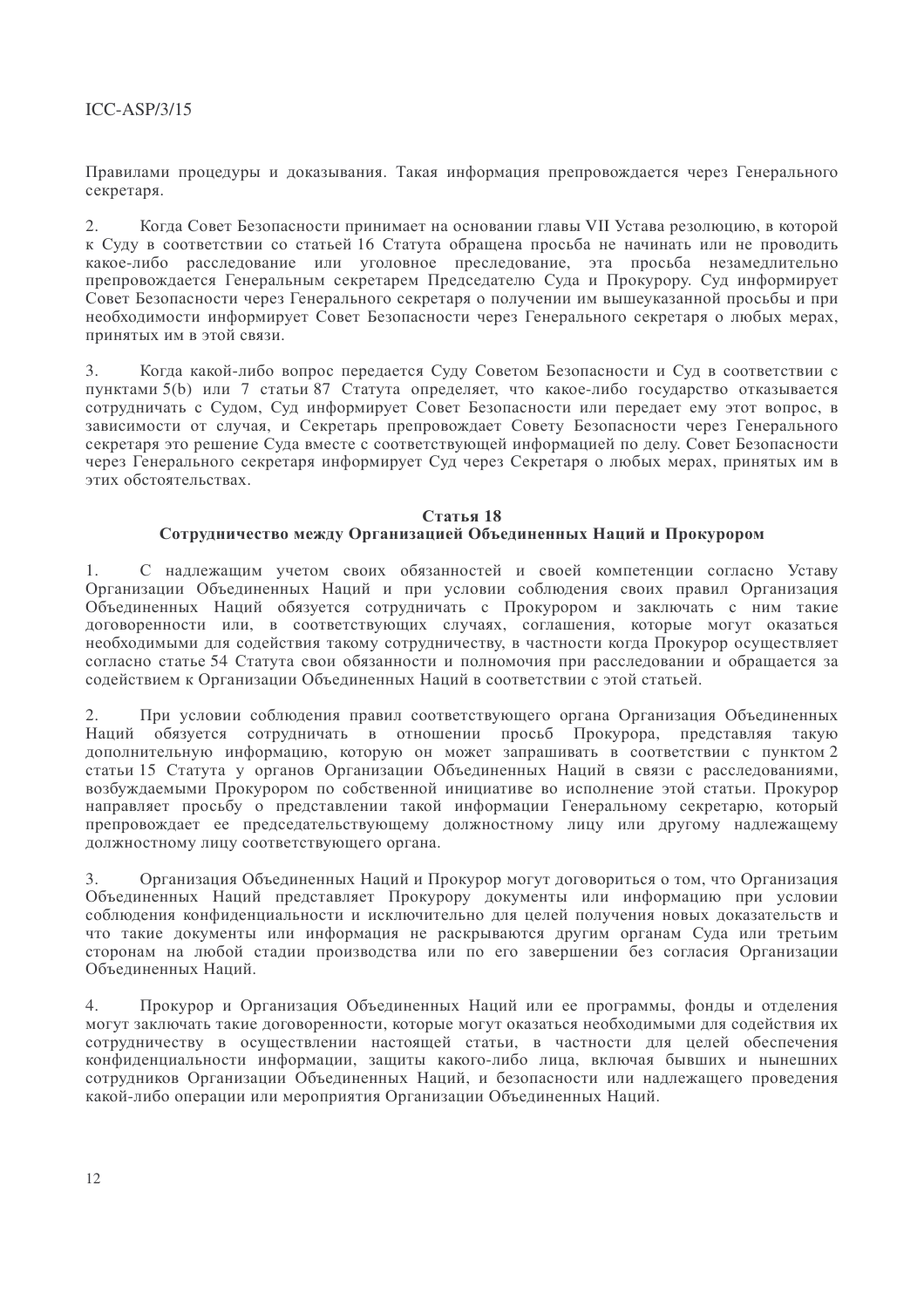#### Статья 19

#### Правила, касающиеся привилегий и иммунитетов Организации Объединенных Наций

Если Суд пытается осуществить свою юрисдикцию над лицом, которое предположительно несет уголовную ответственность за преступления, подпадающие под юрисдикцию Суда, и если в данных обстоятельствах это лицо пользуется согласно Конвенции о привилегиях и иммунитетах Объединенных Наций и соответствующим нормам международного права любыми привилегиями и иммунитетами, которые необходимы для независимого осуществления им своей работы в интересах Организации Объединенных Наций, Организация Объединенных Наций обязуется всесторонне сотрудничать с Судом и принимать все необходимые меры, с тем чтобы дать Суду возможность осуществить свою юрисликцию, в частности путем отказа от любых таких привилегий и иммунитетов, согласно Конвенции о привилегиях и иммунитетах Объелиненных Наций и соответствующим нормам международного права.

#### Статья 20 Защита конфиденциальности

Если Суд обращается к Организации Объединенных Наций с просьбой представить информацию или документацию, которая находится в ее ведении, распоряжении или под ее контролем и которая была раскрыта ей на условиях конфиденциальности каким-либо государством или межправительственной, международной или неправительственной организацией или отдельным лицом, Организация Объединенных Наций заручается согласием предоставившей локумент или информацию стороны на раскрытие такой информации или документации или, где это уместно, информирует Суд о том, что она может запросить согласие предоставившей стороны на раскрытие Организацией Объединенных Наций этой информации или документации. Если такой стороной является государство — участник Статута и Организации Объединенных Наций не удается получить его согласия на раскрытие в течение разумного срок, Организация Объединенных Наций информирует об этом Суд и вопрос о раскрытии разрешается соответствующим государством-участником и Судом в соответствии со Статутом. Если в качестве такой стороны выступает государство, не являющееся участником Статута, и оно отказывается дать согласие на раскрытие, Организация Объединенных Наций уведомляет Суд о том, что она не в состоянии представить запрашиваемую информацию или документацию вследствие ранее взятого ею на себя перед такой стороной обязательства в отношении соблюдения конфиденциальности.

### **IV. ЗАКЛЮЧИТЕЛЬНЫЕ ПОЛОЖЕНИЯ**

#### Статья 21

#### Дополнительные меры по осуществлению настоящего Соглашения

Генеральный секретарь и Суд могут принимать в целях осуществления настоящего Соглашения такие дополнительные меры, какие могут быть сочтены целесообразными.

#### Статья 22 Поправки

В настоящее Соглашение могут вноситься поправки по согласованию между Организацией Объединенных Наций и Судом. Любая такая поправка утверждается Генеральной Ассамблеей Организации Объединенных Наций и Ассамблеей в соответствии со статьей 2 Статута. Организация Объединенных Наций и Суд письменно уведомляют друг друга о дате такого утверждения, и Соглашение вступает в силу в дату последнего из этих утверждений.